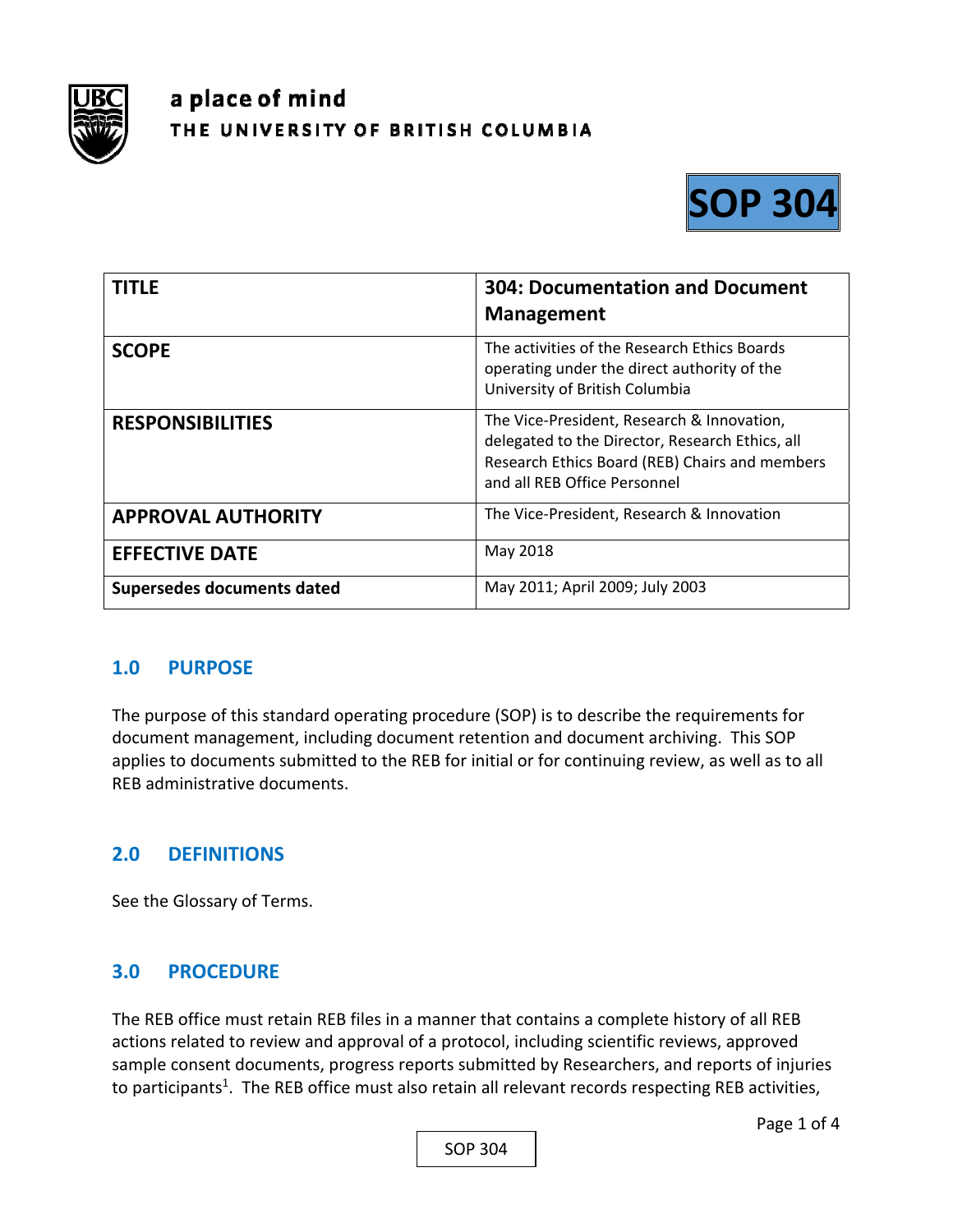including minutes as described in UBC REB SOP 302, records of continuing review activities, copies of all correspondence between the REB and Researchers, REB membership lists as described in UBC REB SOP 202, and written procedures relating to review and reporting (as described in UBC SOPs 404 and 408), and statements of significant new findings. Such records must be retained for the length of time required by applicable regulations and guidelines<sup>2</sup>.

Relevant records must be made accessible to authorized regulatory authorities, representatives of the organizations, Researchers and funding agencies within a reasonable time upon request.

## **3.1 Research‐Related Documents**

- **3.1.1** The REB office retains the submission materials for all research that have been submitted for REB review and have been either approved, acknowledged or disapproved;
- **3.1.2** Research-related documents include, but are not limited to, the following (as applicable):
	- Signed REB initial application form and all associated attachments;
	- Correspondence between the REB and the Researcher, including REB approval letters, requests for modifications, etc.;
	- Records of ongoing review activities such as,
		- o Reportable event submissions, including reports of significant new findings, Data and Safety Monitoring Board (DSMB) reports, interim analysis reports, local adverse events and non‐local (external) adverse events, research deviations, privacy breaches, any investigations into allegations of serious or continuing non‐compliance, and reports of inspections and audits by regulatory agencies or others,
		- o Modifications to the application including amendments to the research and/or any changes to the consent(s), participant materials or Investigator Brochures;
	- Continuing review applications;
	- Copies of correspondence between the REB and regulatory agencies;
	- Reports of any complaints received by the REB and their resolution.

## **3.2 REB Administrative Documents**

- **3.2.1** The REB office retains all administrative records related to the REB review activities;
- **3.2.2** REB administrative documents include, but are not limited to, the following:
	- Agendas and minutes of all REB meetings;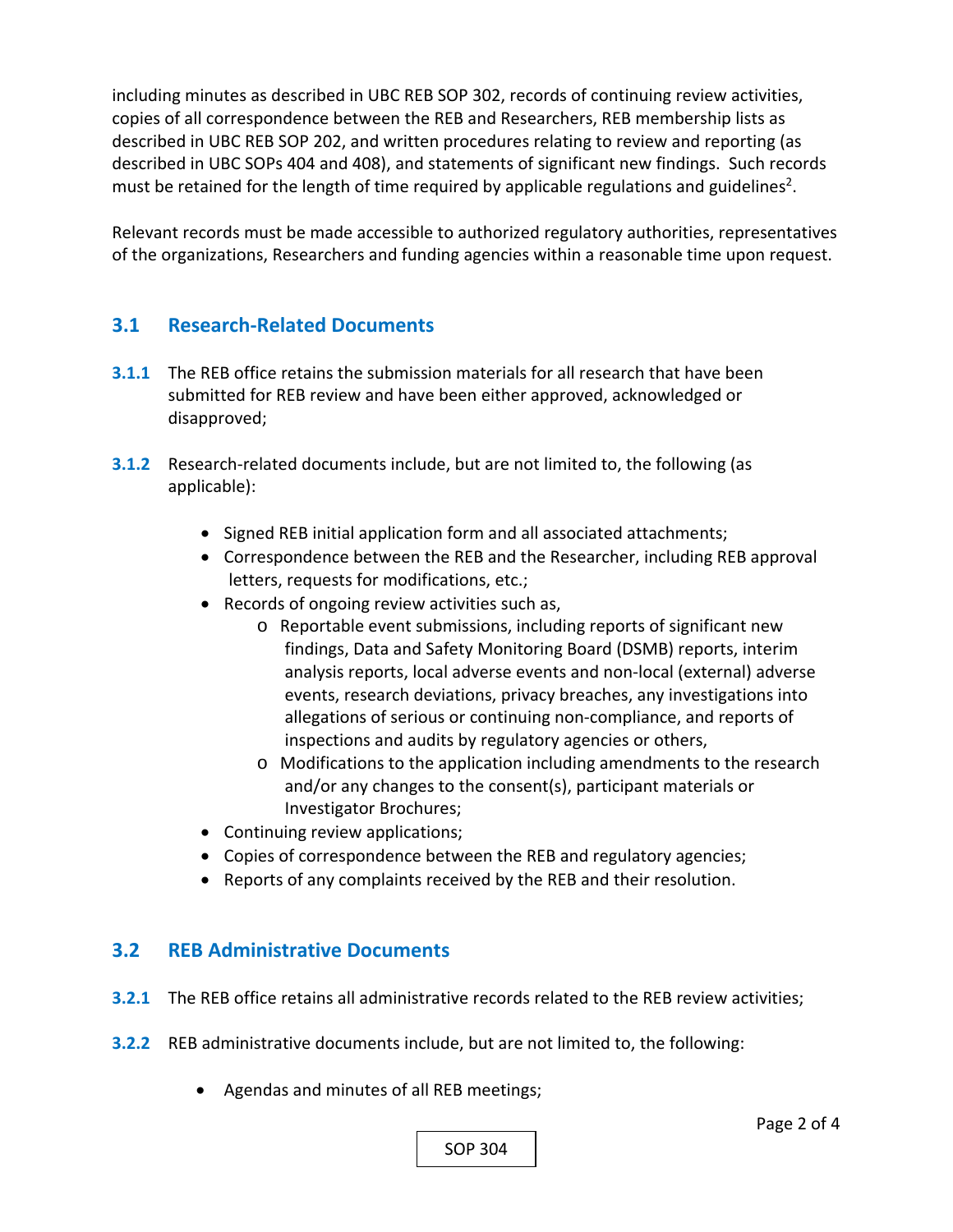- Submitted REB member reviews:
- REB member records:
	- o Current and obsolete REB membership rosters, including alternate REB members,
	- o CVs and training/qualification documentation of current and past REB members;
- Signed conflict of interest and confidentiality agreements;
- Current and obsolete SOPs;
- Current and obsolete documentation of the REB Chair or designee's delegation of authority, responsibilities, or specific functions;
- Records of registration of the REB with the US Office of Human Research Protection (OHRP) and REB membership updates;
	- o The roster of REB members must be submitted to the Office for Human Research Protections to maintain the Federal Wide Assurances of the University of British Columbia. Any changes in REB membership must be reported to the OHRP<sup>3</sup>.

## **3.3 Document Access, Storage and Archiving**

- **3.3.1** Access to individual research projects and related documents, and to University and Researcher profiles, is role‐based in the RISe online system to ensure that users only have access to documents and activities that are required by their role;
- **3.3.2** The REB records are housed securely with back-up, disaster and recovery systems in place.

## **3.4 Confidentiality and Document Destruction**

- **3.4.1** All submissions received by the REB are considered confidential and are accessible only to REB members (including the REB Chair and Co‐Chair), as well as to the organizational official(s) and the REB Office Personnel;
- **3.4.2** Relevant research projects and associated documents may be made accessible to other organizational officials, as well as to sponsor or CRO representatives, if the Researcher or his/her research team submits a request for guest access to the research;
- **3.4.3**  Relevant research projects and associated documents may be made accessible to members of regulatory agencies, or representatives of the sponsor or Researcher for review. Access is limited to the applicable research and research‐related submissions;
- **3.4.4** The REB will retain required records (e.g., research-related or REB administrative documents, as applicable) for a minimum of 3 years after completion/termination of the